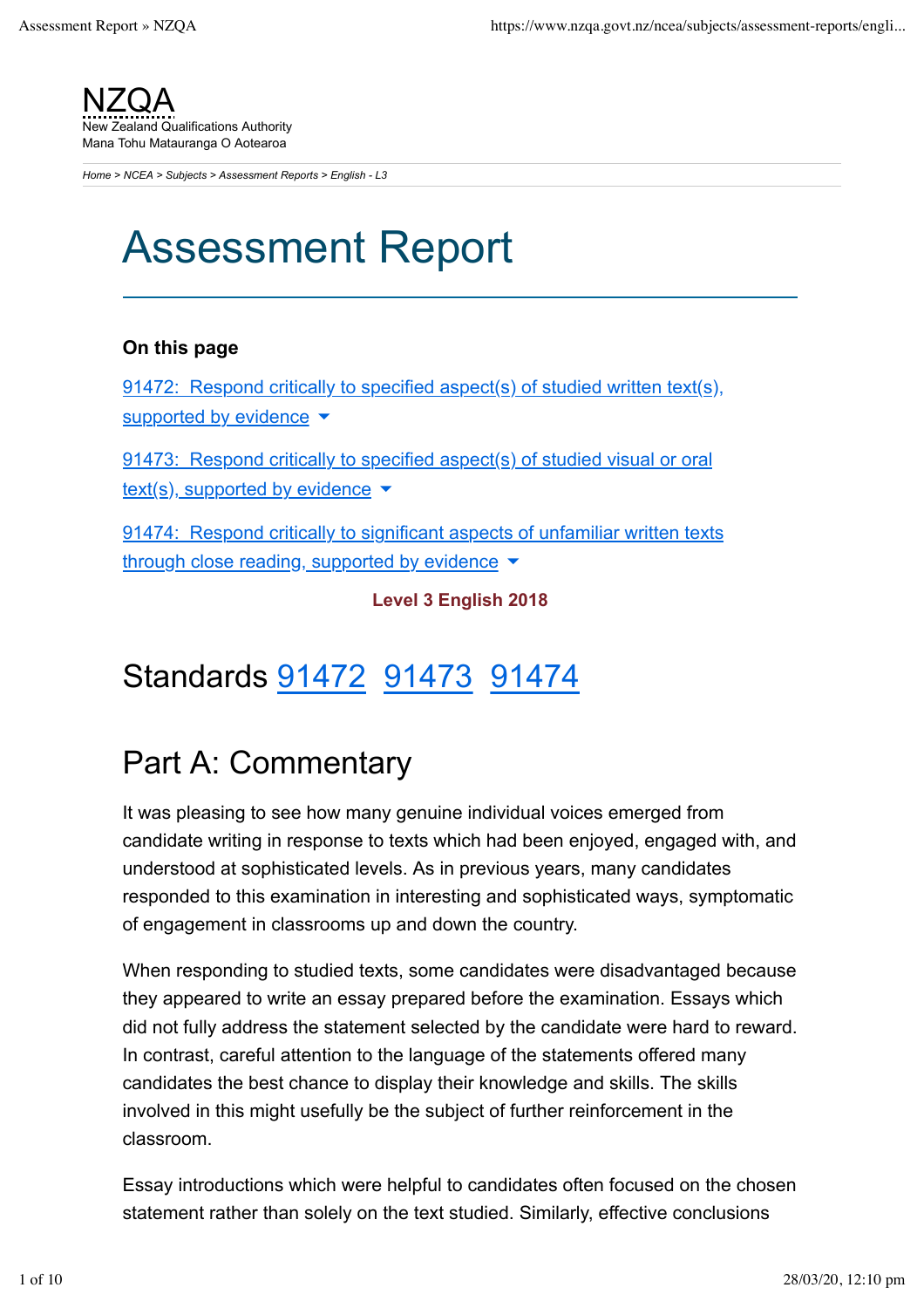were often those which wove together the elements of argument from the body of the essay as a way of returning to the chosen statement. Weaker conclusions were focused on restatement or were solely text-focused.

Many answers were longer than needed, often because candidates offered all they knew on an aspect of their text, failing to filter and shape their evidence by reference to their statement of choice. In addition, some potentially strong candidates offered three (or more) examples of different contexts in which evidence for their argument could be found, but did not seek to develop their argument as a result. In other cases, discussion of the differences between multiple examples or of the relationships between multiple contexts provided an avenue through which to develop argument further.

Candidates are reminded of the statement in the assessment specification, "The quality of the candidate's writing is more important than the length of their essay. Candidates should aim to write a concise essay of no more than five pages (or about 750 words) in length."

Candidates must ensure they write in the appropriate answer booklet. NZQA may not transfer candidate responses from the written standard to the oral or visual standard, or vice versa.

### Part B: Report on standards

## 91472: Respond critically to specified aspect(s) of studied written text(s), supported by evidence

Candidates who were awarded **Achievement** commonly:

- engaged with the statement in the introduction to some degree
- referred to elements of the statement at several points within the essay
- indicated in some way the extent to which they agreed with the statement
- remained largely focused on material from the text, providing little evidence of wider significance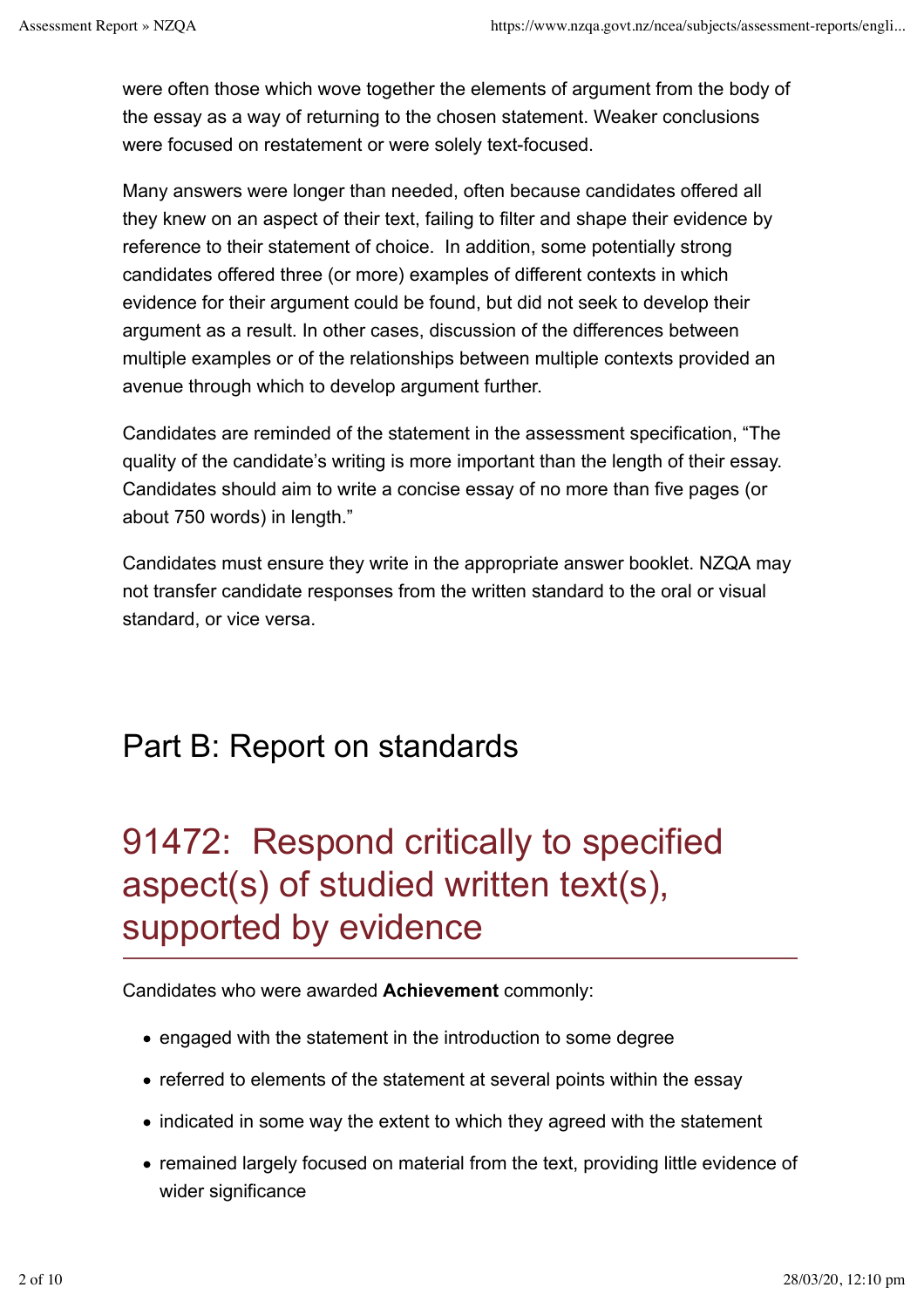- made simple links to modern society when discussing wider significance
- used sufficient textual evidence to support their argument
- wrote with variable focus on the argument, providing some irrelevant material.

Candidates whose work was assessed as **Not Achieved** commonly:

- misinterpreted the statement or did not present a clear stance on the statement
- had a limited understanding of issues in their chosen text
- failed to provide relevant or clear evidence from their text
- addressed the statement in some paragraphs with a final sentence
- re-worked the statement in a way that ignored its intent
- presented a pre-learned answer which was tenuously connected to the statement
- chose a statement unsuitable for their text
- wrote essays with insufficient structure to display a relevant argument.

Candidates who were awarded **Achievement with Merit** commonly:

- selected a relevant statement which suited their text
- connecting relevant aspects of the text to human experience or society
- offered a cohesive argument by making connections between paragraphs
- displayed comprehensive knowledge of their text
- provided a relevant but unsophisticated analysis of ideas in the light of the statement
- engaged early with the statement and remained so
- presented material which was at times irrelevant to the statement
- used subject specific vocabulary with some confidence
- showed maturity in their discussion in sections of their essay.

Candidates who were awarded **Achievement with Excellence** commonly:

wrote a concise response that engaged with the statement throughout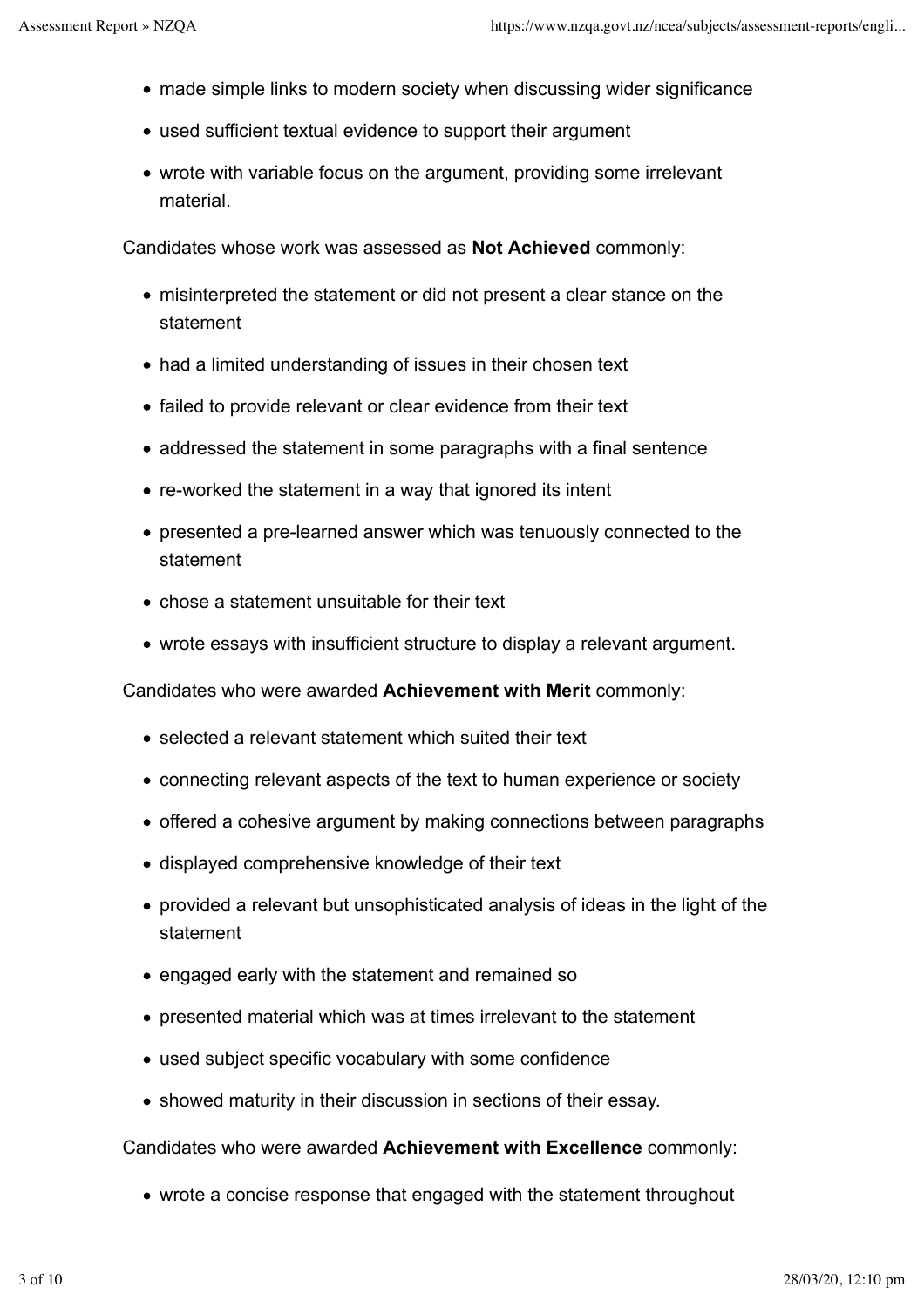- provided a personal understanding of the messages in their text
- provided evidence of an individual perspective
- presented insightful observations about the text
- critiqued a society or provided a wider-world link which they had experienced
- wove links to modern society seamlessly into their discussion
- linked fluent, well-constructed, often succinct paragraphs
- used articulate and appropriately sophisticated expression fluently
- concluded with observant statement-focused comments rather than repeating paragraph topics.

### **Standard specific comments**

Overall, it was promising to see how well the texts were understood by the candidates. Many of them had obviously been encouraged to think critically about their studied texts and did so with originality and skill. Statement choice continues to be key. Some candidates focused on one keyword and ignored what the statement was really asking. Success depends on how the candidate has engaged with a text and shaped evidence of engagement into an appropriate response.

Texts and authors that worked well included *The Handmaid's Tale*, *The Great Gatsby*, *Death of a Salesman*, *The Crucible*, *Nineteen Eighty-Four*, *The Picture of Dorian Gray*, *The Kite Runner*, "The Tell-Tale Heart", *The Things They Carried*, *The Reader*, *One Flew Over the Cuckoo's Nest*, *A Clockwork Orange*, *The Book Thief*, *The Bell Jar*, *The Road, Atonement;* Shakespeare, Mansfield, Baxter, Plath, Hughes, Duffy and Heaney. A number of texts offer insufficient depth for many candidates. Examples of these include "Lamb to the Slaughter" and many songs, such as "Pretty Hurts". Some bleak texts provided little opportunity for significant numbers of candidates to relate to them.

Writing concise, well-structured essays should continue to be a focus. When candidates write paragraphs which extend over a whole page, they generally struggle to provide a logical, focused argument. This can prevent potentially successful candidates from gaining higher grades.

## 91473: Respond critically to specified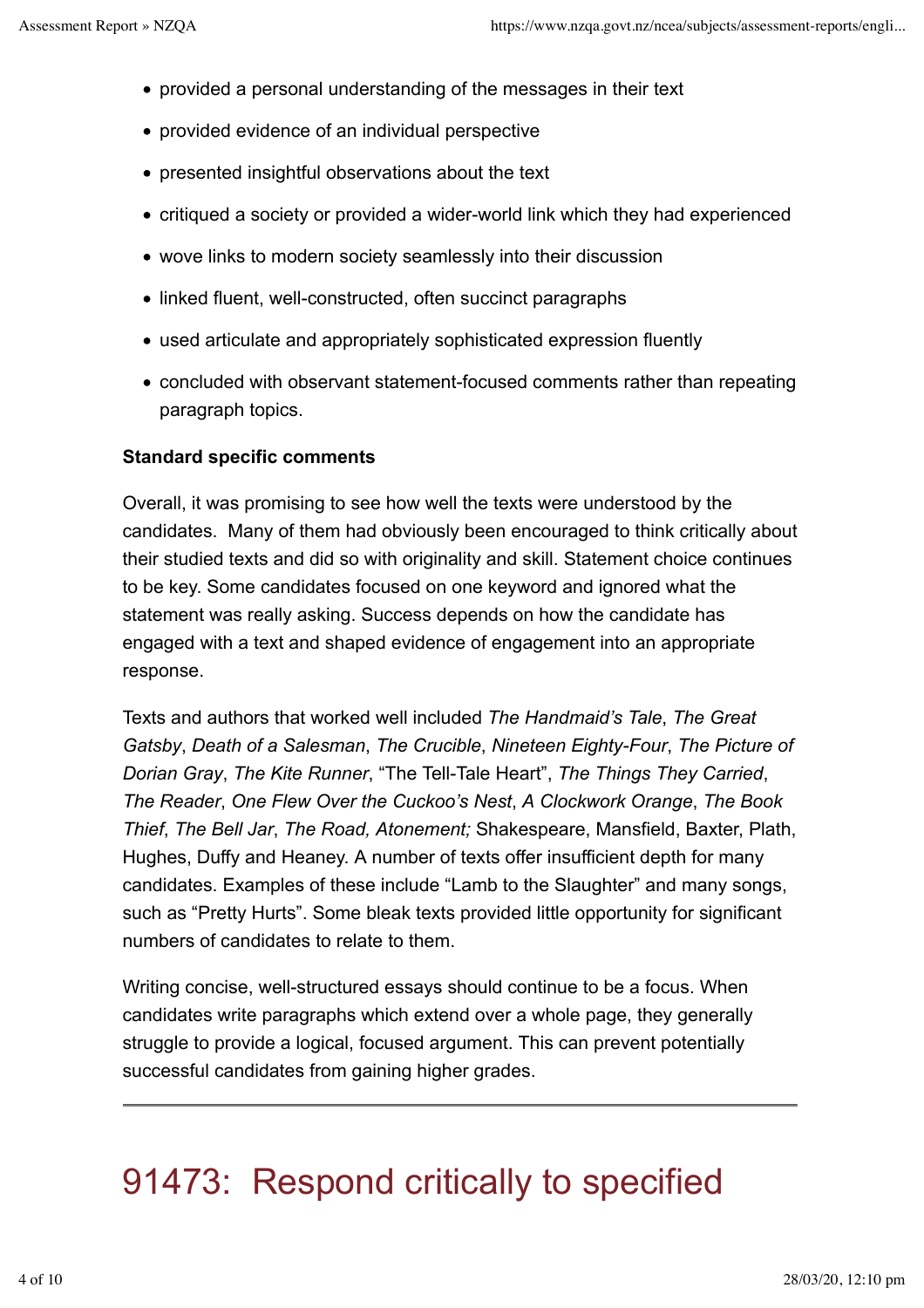## aspect(s) of studied visual or oral text(s), supported by evidence

Candidates who were awarded **Achievement** commonly:

- used their chosen statement as the basis for a straightforward argument
- provided some relevant evidence to support their argument
- offered some critical response
- attempted to link their ideas to a wider context
- had a good understanding of the text
- referred to some parts of their chosen statements more than to others
- used appropriately formed paragraphs
- included some material irrelevant to their argument such as copious technical details or plot.

Candidates whose work was assessed as **Not Achieved** commonly:

- provided a pre-learned answer which did not fit their chosen statement or only just grazed the statement
- offered an essay which did not address their chosen statement
- misinterpreted the statement
- wrote using simplistic ideas
- used evidence which did not match the critical response being given
- wrote a very short essay
- recounted the plot of their chosen text without significant response to the statement.

Candidates who were awarded **Achievement with Merit** commonly:

- addressed most if not all parts of their chosen statement
- offered a developed understanding of elements of their chosen statement
- displayed a nuanced understanding of their text
- were aware of the director / creator's purpose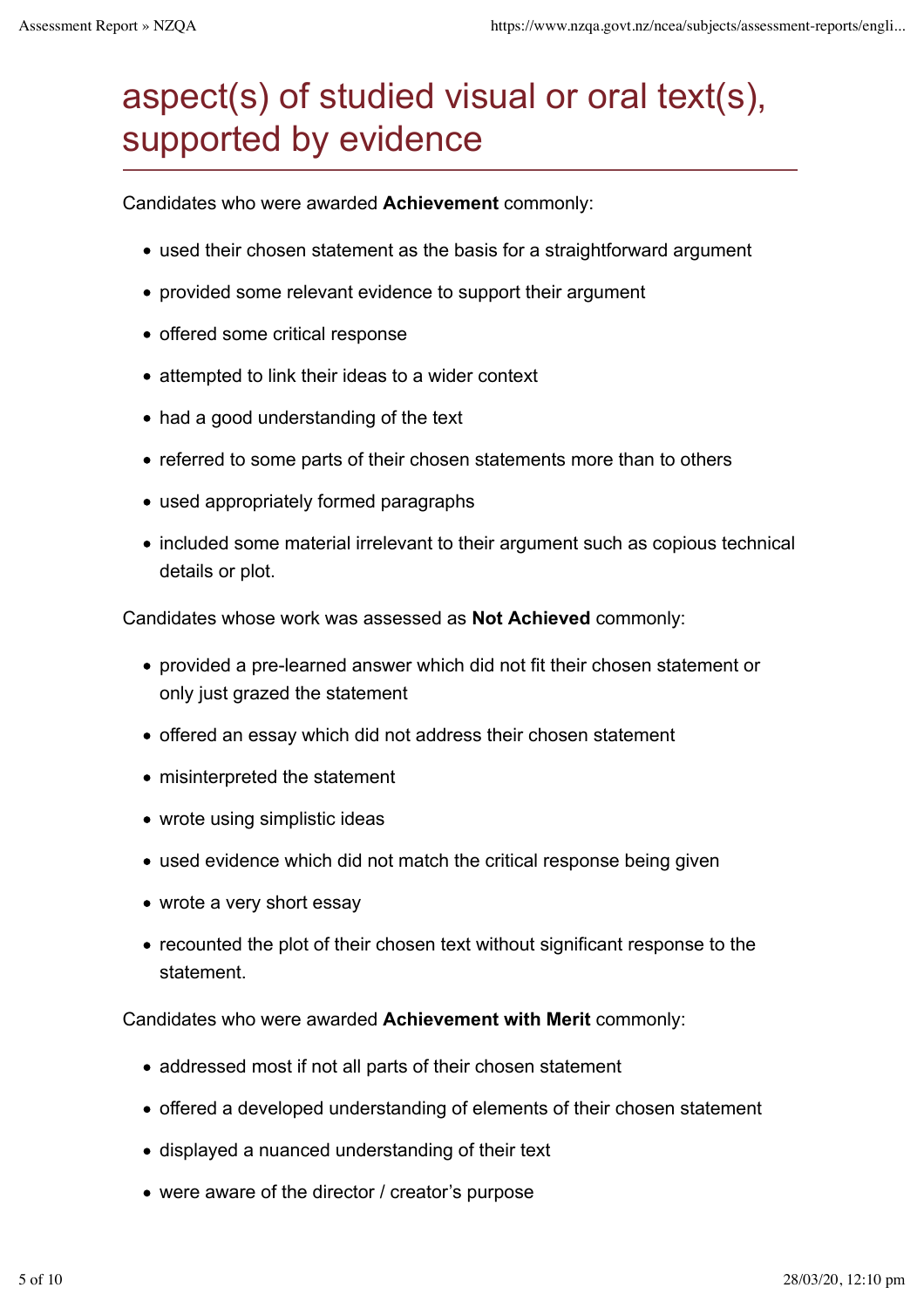- linked the film techniques discussed to their argument
- provided well-chosen, unpacked examples
- used a convincing level of detail
- displayed independent thought.

Candidates who were awarded **Achievement with Excellence** commonly:

- provided insightful comments on the meaning of their chosen text(s)
- used well-selected details and were thorough in their approach
- took an original approach to their chosen statement
- discussed the meaning of their chosen statement in the context of their text
- wrote in fluent and sophisticated ways
- moved beyond formulaic essay structures
- provided a conclusion which returned to the statement.

#### **Standard specific comments**

In general, there was evidence of significant engagement with visual and oral texts by many candidates. A significant number of candidates provided material which suggested a coherent programme of teaching which went beyond cinematic techniques and into ideas, contexts and so on. Overall, candidates responded appropriately to the statements provided. However, some candidates provided a pre-learned theme-based essay which payed scant attention to the anchors provided in the statement. Others ignored key aspects of statements and provided plot-based information without a critical response.

A wide range of films were used by candidates in this examination. Immediate obvious relevance to candidates was not necessarily an indicator of a text with potential for success. Many candidates were successful when they were able to forge links between their world and that of the text. For instance, several candidates wrote on Hitchcock's *Psycho*, appreciating the potential of historical context combined with craft to illuminate gender in society. Similarly, complex modern texts such as *Pan's Labyrinth*, when approached through genre and social reference, were helpful to candidates. A few texts limited candidate achievement because of their simplicity, but these were few and far between.

A continuing focus is the need for candidates to pay attention to the construction of argument in relation to a given statement. Argument is best developed in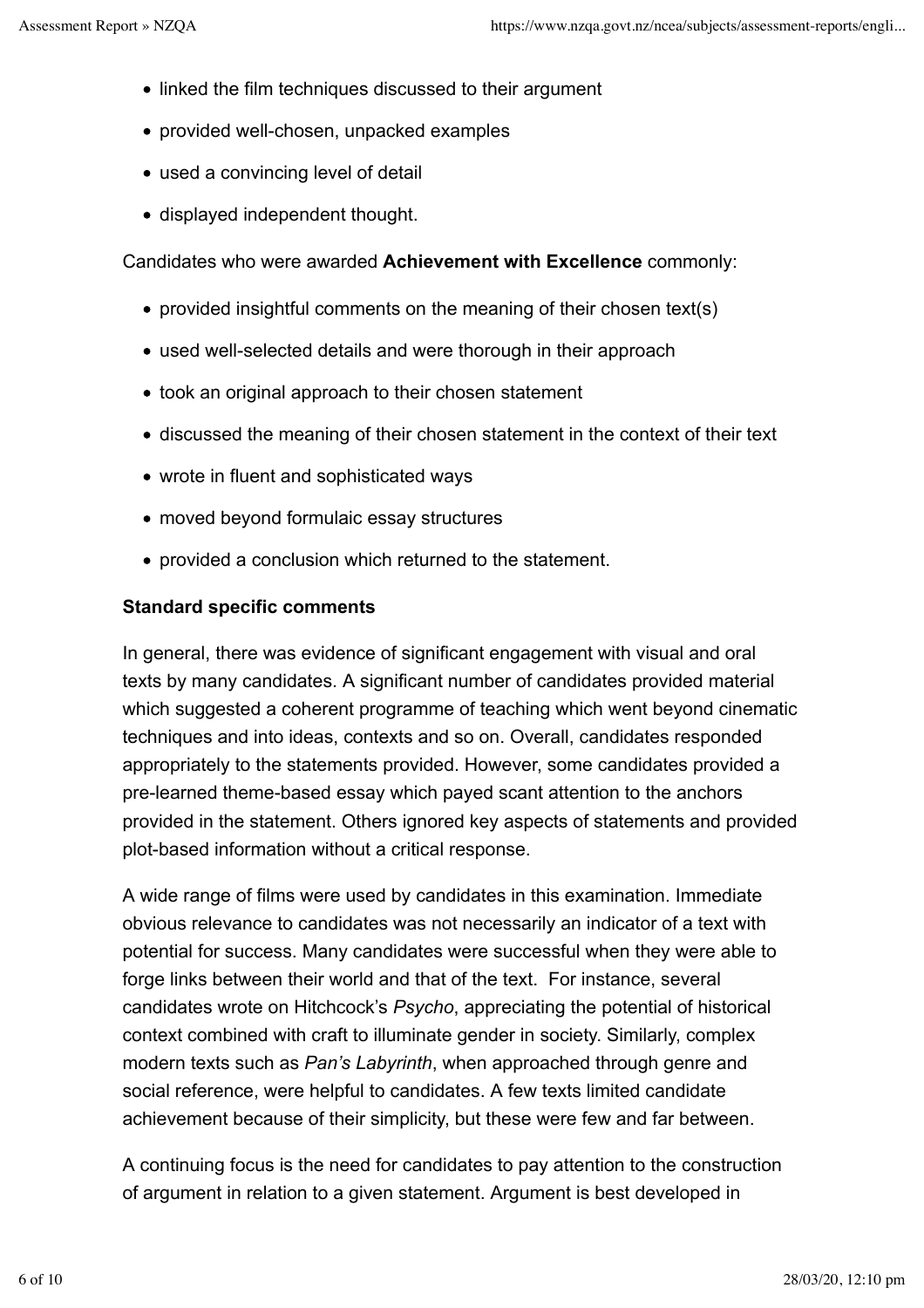concise, focused paragraphs and supported by well-chosen details. Re-writing rehearsed essays or dumping information on a topic are approaches unlikely to produce success.

## 91474: Respond critically to significant aspects of unfamiliar written texts through close reading, supported by evidence

Candidates who were awarded **Achievement** commonly:

- provided a literal analysis of how they understood the text in relation to the question
- summarised events in the text to demonstrate an understanding of both the text and the question
- started to critically respond to the question and identified two aspects in a structured piece of writing
- supported their assertions and connected an idea to each aspect
- used quotations with some explanation
- presented an imbalanced or uneven discussion of aspects within one answer, or an imbalanced response across the paper
- identified the author's position in relation to the idea specified, sometimes in a general way
- constructed answers around one or two small pieces of the text
- focused on identifying techniques rather than building a developed discussion
- wrote about techniques separately or provided undeveloped links
- wrote very structured and deliberate answers.

Candidates whose work was assessed as **Not Achieved** commonly:

- identified insufficient aspects from a text, or none at all
- did not exemplify identified aspects
- chose irrelevant examples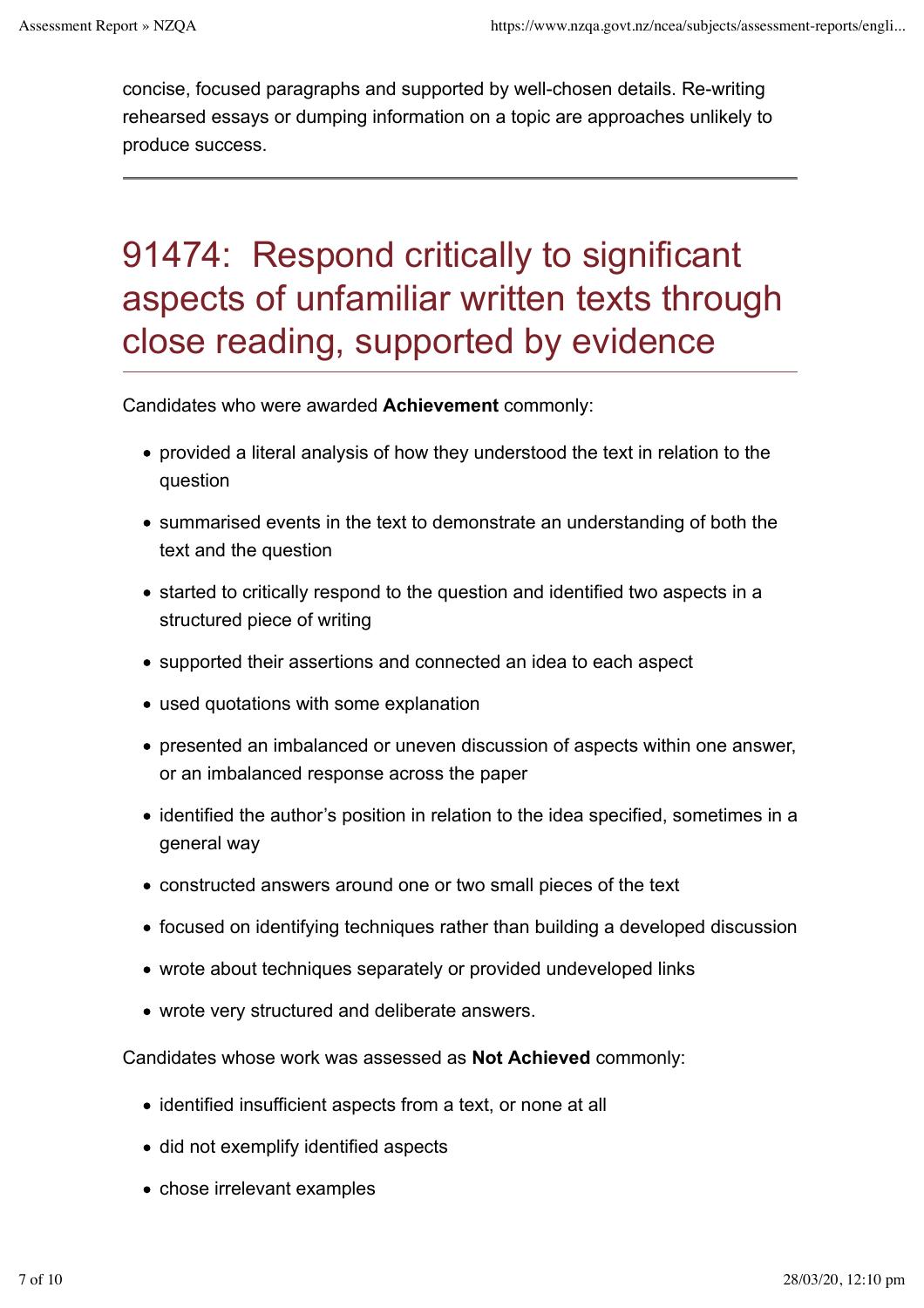- did not answer all questions
- did not demonstrate links between writing techniques, effect and authorial intent
- produced superficial and short answers
- quoted from the text to support their ideas, but did not identify language features being used
- only included a plot summary of the texts and described content without any critical analysis
- failed to understand the ideas in the texts or to develop ideas sufficiently
- did not relate their response to the question
- focused on real world / personal experiences, not on a critical analysis of the text through language features.

Candidates who were awarded **Achievement with Merit** commonly:

- identified two or more aspects of text that were relevant to the question
- provided a valid and convincing discussion of identified aspects with at least one example for each
- unpacked the discussion of the aspects and explored how the aspects were used to deliver ideas
- traced the development of aspects and/or ideas throughout the text
- balanced discussion of aspects within a question and across the paper
- began to integrate a synthesised discussion of the impact of two or more aspects
- were able to identify the writer's purpose and make convincing judgements about why aspects were used
- used several relevant quotations and unpacked their meaning
- made relevant and valid links between ideas
- developed a sustained critical response with evidence and connections to relevant ideas linked to the resources supplied
- engaged with the text as a reader, sometimes going outside the text in a relevant way
- wrote fluently with a clear structure that wove examples into their response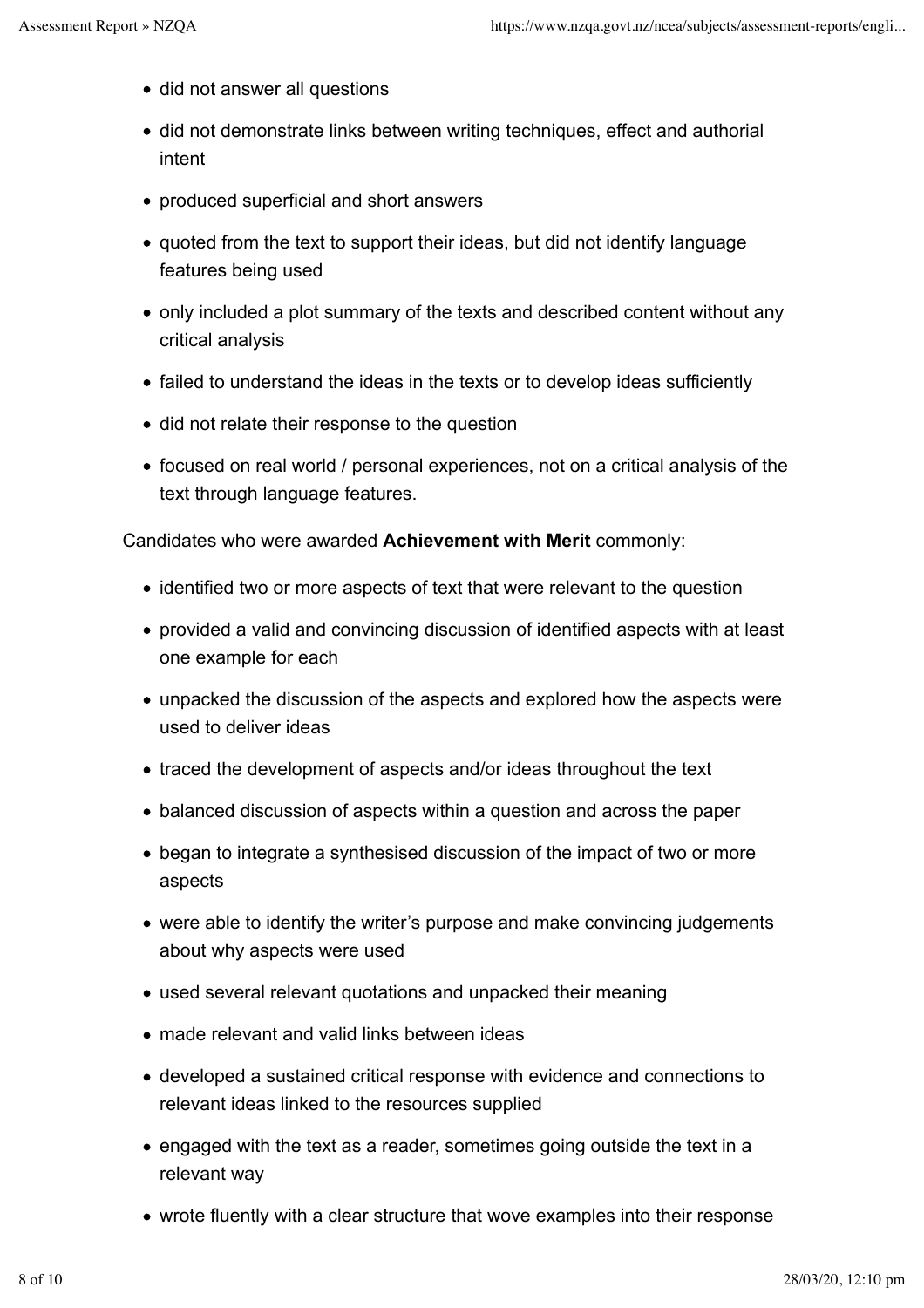were more likely to have answered all three questions.

Candidates who were awarded **Achievement with Excellence** commonly:

- identified correctly at least two aspects of written text with exemplification and evidence
- unpacked with depth how language supported the idea
- evaluated how the author created meaning
- used a wide range of terminology accurately and with confidence to produce detailed and insightful analysis
- made links between ideas consistently
- provided perceptive interpretations amply supported with woven evidence
- considered multiple interpretations of the author's perspective in relation to the question
- traced the development of an idea through the text
- provided a balanced discussion of aspects within a question and across the paper
- synthesised their understanding of the two texts to form a coherent and cohesive whole in a seamless way
- wrote fluently and with clarity, using sophisticated and nuanced vocabulary
- analysed structure and noted shifts in character and mood / tone
- demonstrated originality.

#### **Standard specific comments**

Many candidates found Questions One and Two straightforward, offering some insightful comments about the texts. Many struggled to offer the same insight and perception in response to the demands of the last question. Practice in synthesis and comparison will support candidates in their preparation. Synthesis is an important skill which perhaps deserves additional attention.

There was evidence of familiarity with language techniques and aspects in the work of many candidates. Others, however, demonstrated insufficient knowledge in this area. Candidates who were confident to select aspects not on the list given often did well. Specific examples are required for all questions; a balance between answers and between aspects within answers is desirable. Timing is a factor here. Sophisticated answers demonstrated an awareness of the